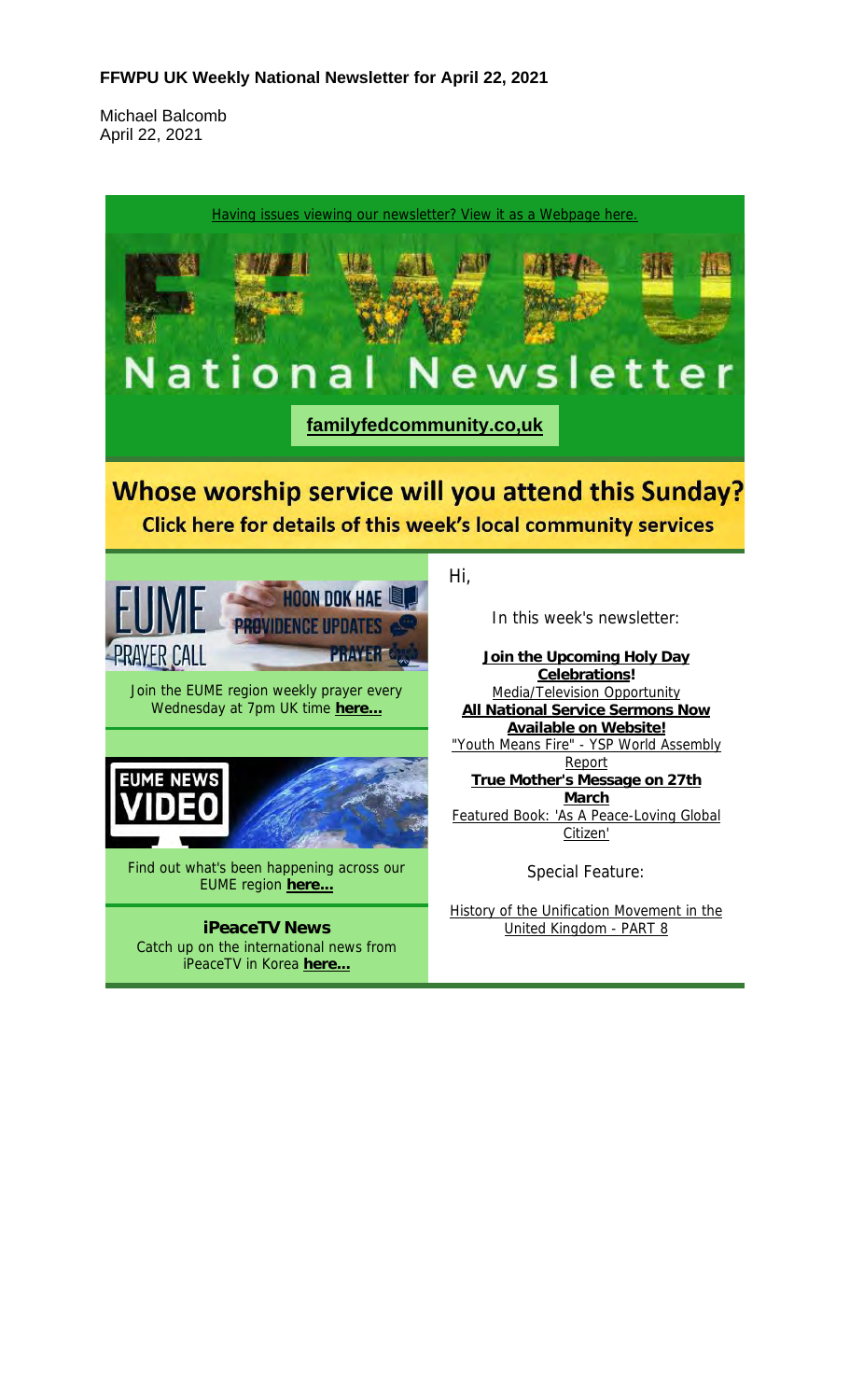

# **Join the Upcoming Holy Day Celebrations!**

The events in Korea commemorating Heavenly Parent's Day, True Parents' Day and the 61st Anniversary of True Parents' Holy Wedding will be broadcast live on Sunday 25th and Tuesday 27th April.

**BFD EUME** is also hosting a Blessing watch party on Sunday evening from 5pm BST. Let's celebrate our newly-blessed couples together!

**View More**

#### **Media/Television Opportunity**

We are on the lookout for members of our community who would be interested in participating in an upcoming documentary; for those interested, or even curious, please get in touch!

**View More**





#### **All National Service Sermons Now Available on Website!**

As it has been over a year since we transitioned into online services, we have made all of the sermons from our National Services easily accessible.

To watch the sermons, simply visit the **Worship** area of our website, and click on **Sermons**.

**View More**

# **"Youth Means Fire" - YSP World Assembly Report**

"Now more than ever, hope for the future is what is keeping us all going. Empowering the youth of today is key to ensuring society's success tomorrow. With this in mind, IAYSP International hosted a global rally of hope!"

**View More**

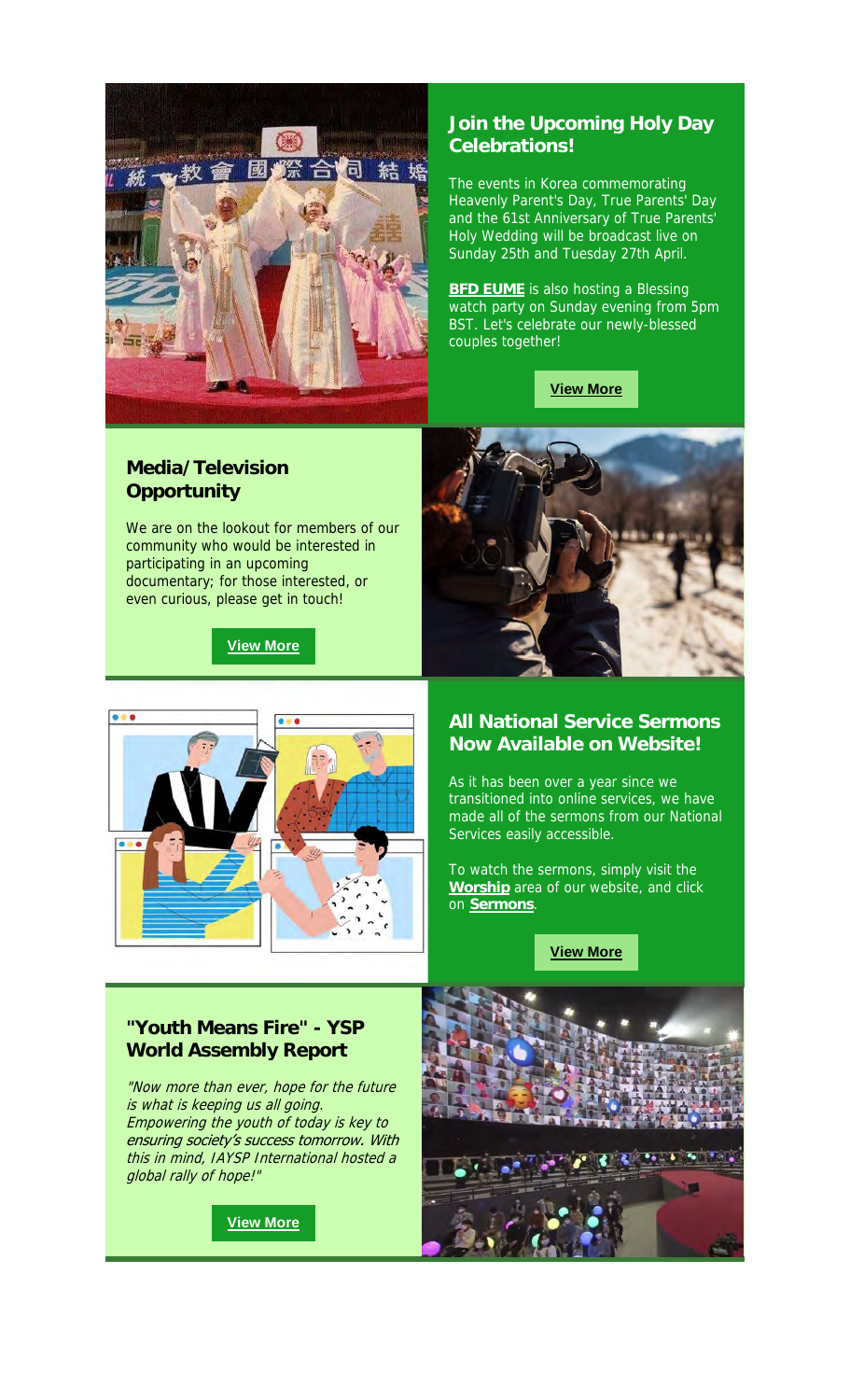

# **True Mother's Message on 27th March**

"God, our Creator, is our Heavenly Parent. The Creator created all things in heaven and on earth and wished to realize his dream through the first human ancestors. The time for that dream to be realized was spring. It was a spring day."

**Full Transcript**

# **FEATURED BOOK: 'As A Peace-Loving Global Citizen'**

Part 6 Chapter 3 - read by Henry Masters:

**"Allow Freedom of Religion in the Soviet Union"**

The audiobook is now available for streaming through Spotify, Apple Podcasts and Google Podcasts, as read by the late Henry Masters.

**Listen Now**



Cheon Il Guk Calendar & Diary 2021 – click here to order now  $\odot$ 

# **| History of the UK Movement |**

**9-part series reproduced from "Footprints of True Parents' Providence Volume 2 - Europe Region"**

#### **PART 8: The History of the Unification Movement in the UK**

"The History Of The Unification Church In The United Kingdom" document is part of a larger book that details the entire history of the Unification Movement in Europe. Originally presented to True Mother as a gift, it is now being made available to our wider membership.

The whole UK portion of the document, which consists of over 80 pages, will be released in the national newsletter on a weekly basis. It will cover the history of our movement from 1965, all the way through to 2014.

An updated historic record is currently in the works, to account for all the years since 2014. For those who wish to get involved, please send in testimonies to David Franklin: dmmefranklin@ qmail, com.

# **| Upcoming Events |**

Please click on the title of the event(s) that you are interested in for further details:

**Community Worship Services**